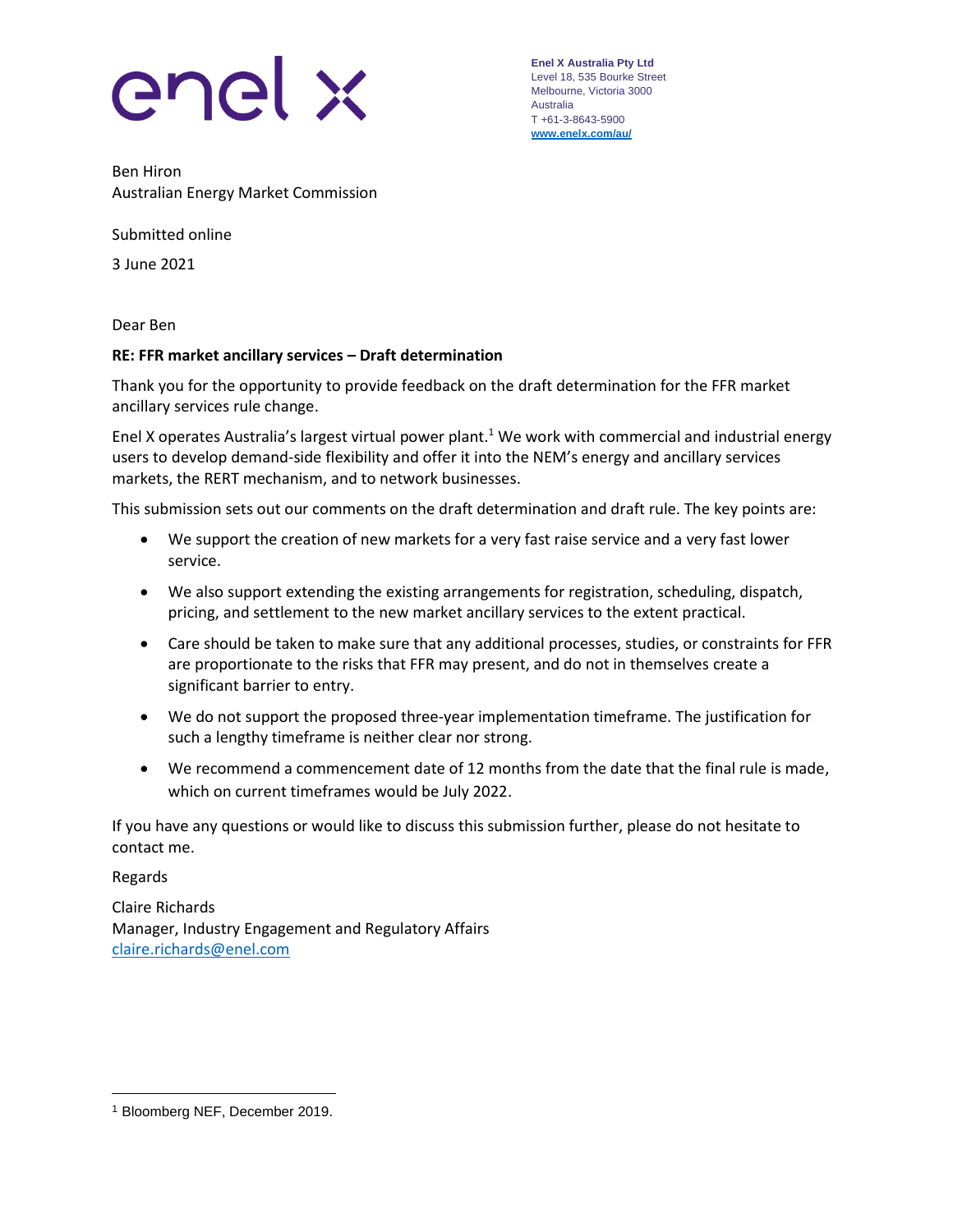# **Creation of new markets for fast frequency response**

Enel X supports the AEMC's decision to create new markets for a very fast raise service and a very fast lower service. We agree with the AEMC's arguments in support of this approach. That is, we agree that:

- FFR services are suited to 5-minute markets.
- The creation of two new markets, as opposed to combining existing markets, will more explicitly recognise and value the speed capability of FFR providers.
- The specification of FFR services separately to the other market ancillary services will allow for FFR volumes to vary with respect to inertia, and for this variable requirement to be independent of the requirement for the other market ancillary services.
- The creation of two new markets will minimise the impact on the specification of the existing services and registration outcomes for existing providers.
- The creation of two new markets creates a clear signal for industry about what services are required, which provides certainty for investment and incentivises new providers to enter.
- Administering the markets in the same way as the existing markets is easy for FCAS providers to understand and should be reasonably straightforward to implement.

We also support the AEMC's proposed names for the new services.

## **Registration process**

Care should be taken to make sure that any additional processes or technical studies required for FFR market participation are proportionate to the risks that FFR may present, and do not in themselves present a significant barrier to entry.

In its advice, AEMO recommends that integration issues related to FFR-capable plant be managed in a similar manner to the process for the registration of generator performance standards. The generator performance standards approval process is complex and time-consuming for AEMO, NSPs and proponents. Such an approach would add unnecessary costs and hinder the development of a competitive FFR market. Further, it is a framework for generators, and thus may introduce a bias against other technology providers. We agree with the AEMC's view that AEMO's proposed changes to the registration process would lengthen the time taken to assess an application for registration of FFR plant and may come at the cost of reduced flexibility. We therefore support the AEMC's decision to reject AEMO's proposed changes and instead extend the existing ancillary services registration process to the new services.

AEMO's advice also states that the registration process for FFR plant may need to include additional technical studies. Any technical studies should have a clear objective and be proportionate to the potential risks. Upfront transparency about the potential costs and timelines for any such studies will be very important so that FFR providers can make informed decisions about whether to enter the market. Further, given there is already a lot of FFR-capable plant registered in the NEM and participating in the 6s markets, it's not clear what benefit there would be in conducting technical studies to effectively reregister existing plant in the new FFR markets.

AEMO notes in its advice that proponents may not have much transparency of FFR integration issues. It will be very important for AEMO to provide as much transparency of these issues as possible, and its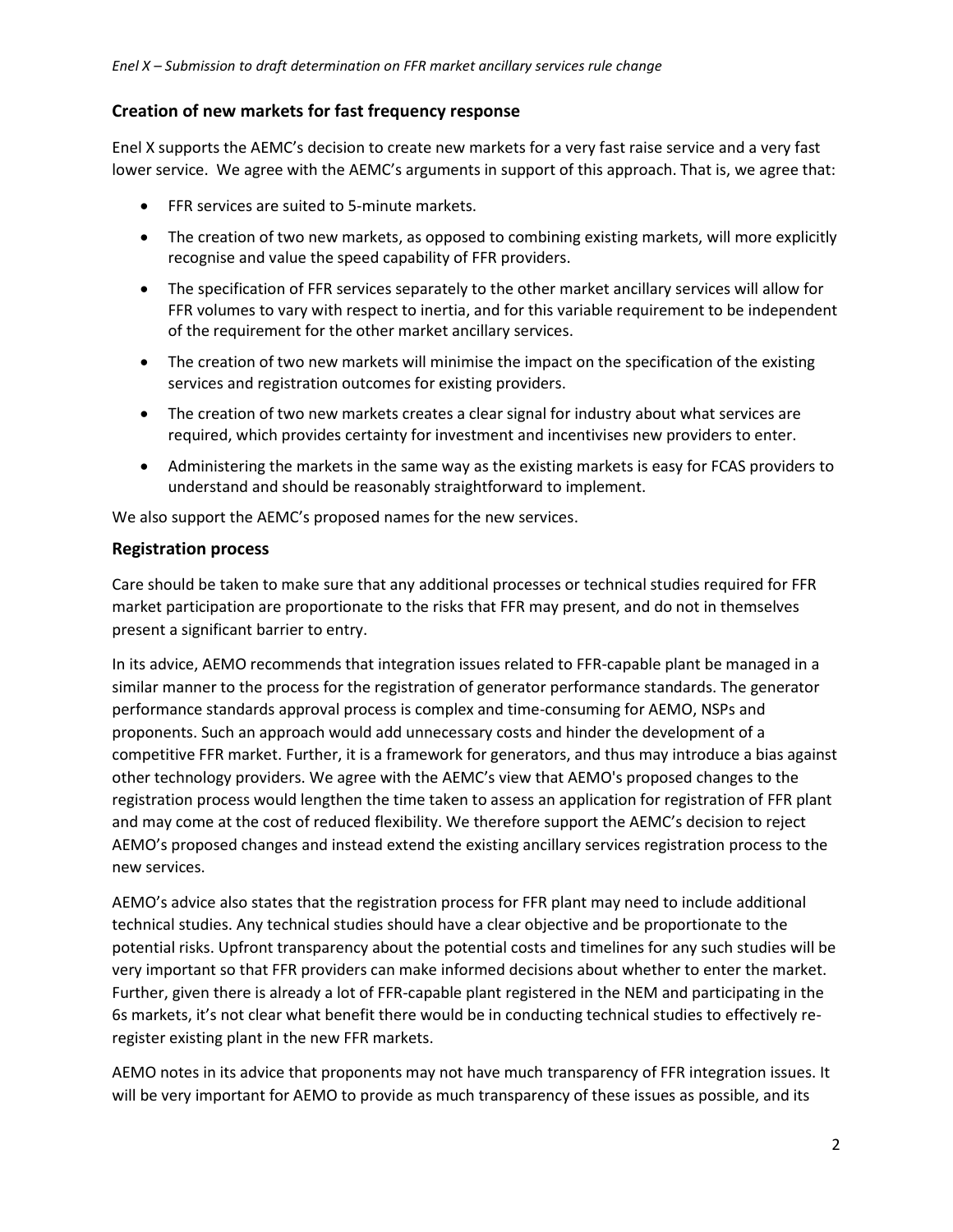solutions to them. The more visibility potential FFR providers have of these matters, the easier it will be for them to decide whether to make the necessary investments to enter the market.

## **Implementation**

Enel X does not support the AEMC's proposed timing for implementation, for the reasons set out below.

### **1. Inertia decline is quickening and subject to increasing uncertainty**

As noted in the draft determination, the exit of synchronous generation is reducing levels of inertia. AEMO's *2020 System strength and inertia report* noted existing inertia shortfalls in Tasmania and likely shortfalls in South Australia in 2023. South Australia's existing inertia shortfalls have only been addressed via the direct procurement of FFR by ElectraNet.

FFR's role in managing contingency events under low inertia conditions will only grow as synchronous generators exit the system. However, there is increasing uncertainty about the pace and scale of these exits. The energy transformation is happening even more quickly than AEMO's most aggressive ISP forecast. While the ESB is working on improvements to the transparency and predictability of generator closures, the combination of low wholesale prices, market reforms and government intervention is expected to accelerate coal exits. If generators exit sooner than expected, we could be caught without enough inertia to manage the power system. While not a complete substitute for inertia, the timely introduction of an FFR market can mitigate the risks of that scenario arising. Further, while AEMO indicates that it will be able to maintain a secure power system under low inertia conditions in the foreseeable future by procuring more 6s FCAS, doing so will come at a greater cost.

We agree with the view raised by Infigen in its rule change request that it is better to have the market set up and ready to go when needed, rather than being caught short. If there is little value in FFR at market start, then the price and quantity procured can reflect that. If the value of FFR increases, then the market will signal that increased need and prospective providers will respond to that signal.

# **2. The sooner the market starts the sooner we'll see investment in the types of technologies the system needs as it transforms**

An FFR market will incentivise technology innovation and development in fast responding, dispatchable capacity. These are the kinds of technologies the system will need as it transitions to a high-renewables future. In this way, the introduction of FFR markets is likely to be a relatively low cost, high reward reform.

Long implementation timeframes prolong investment uncertainty for providers of dispatchable capacity. The earlier the market can provide the signals for these types of technologies, the sooner the system will see investment in them. Again, there is a risk in leaving it too late and investments not being made in time to meet the need.

It is also important to note that investors in fast responding, dispatchable capacity will not enter the NEM based on FFR price signals alone. Owners of such capacity, particularly batteries, will be looking to value stack across all potential revenue streams. The timely introduction of an FFR market will, for many, provide another revenue stream to help push the investment over the line. This capacity will then be available to help meet the various other needs of the system as it transitions, e.g. ramping capacity.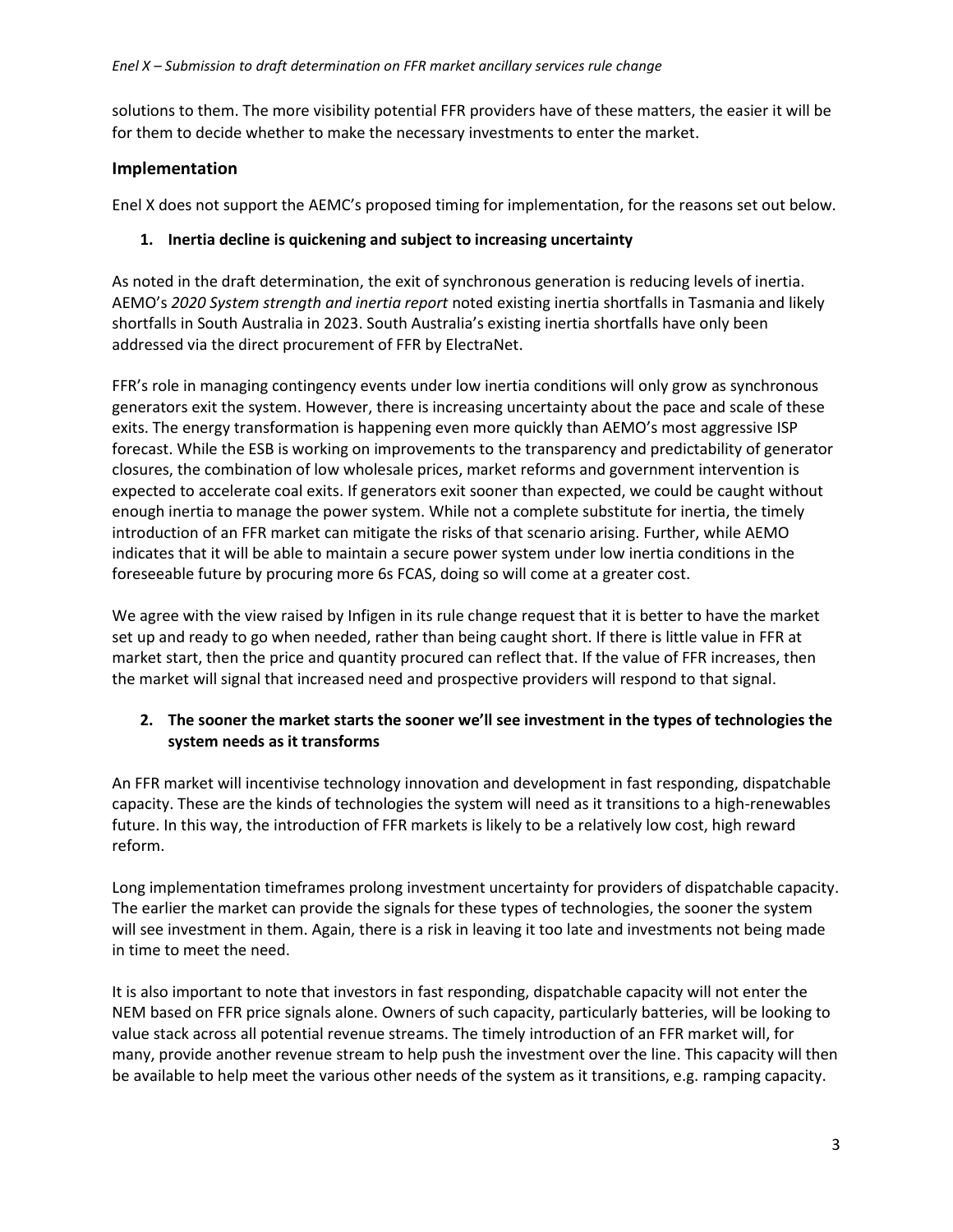### **3. AEMO's rationale for slow implementation is not strong**

A three-year implementation timeframe suggests AEMO would be starting its consideration of FFR design from scratch. However, the introduction of an FFR market has been discussed for several years now and investigated by both the AEMC and AEMO. AEMO's implementation options advice sets out all the previous work AEMO has completed and commissioned on the topic. Appendix D of the AEMC's draft determination sets out all the work that it has done. FFR markets are also well established in other markets worldwide.

In its advice AEMO sets out four steps it would need to take to implement an FFR market:

- Engineering work on FFR service definition, including telemetry and data recording requirements.
- Engineering work on the scheduling arrangements for FFR services, including FCAS constraint development.
- Market system and IT system changes, including NEMDE changes.
- Consultation with industry, including consultation on MASS changes.

There is no detailed description of these steps, or a clear link between these steps and the proposed implementation timeframe. It would be helpful if AEMO provided more information on:

- what each of these steps entails
- how long each step would be expected to take
- which steps could be taken in parallel and which would need to be sequential.

It would also be helpful to understand whether AEMO expects the proposed requirements (e.g. telemetry and data recording) to be materially different to the existing requirements of the fast services and, if so, why. Given there is already FFR operating in the NEM within the existing 6s markets, it's not clear that these requirements would need to be substantially different.

AEMO also notes that it would need to conduct registration of FFR providers and associated testing and compliance measures. However, it's likely that many prospective FFR providers are already registered and providing FFR. The plant and system changes required for these participants to offer FFR are likely to be minimal. And, given there is already a functioning registration process in place, incremental work to register any new providers would not be significant.

Finally, given the draft rule is to introduce two new markets that otherwise replicate the arrangements of the existing FCAS markets, it's not clear that AEMO would need to make significant changes to NEMDE or its IT systems. As above, more detail on what these changes are would be instructive.

#### **4. A MASS review should not take 18 months**

It is not clear why AEMC is proposing to give AEMO 18 months to revise the MASS.